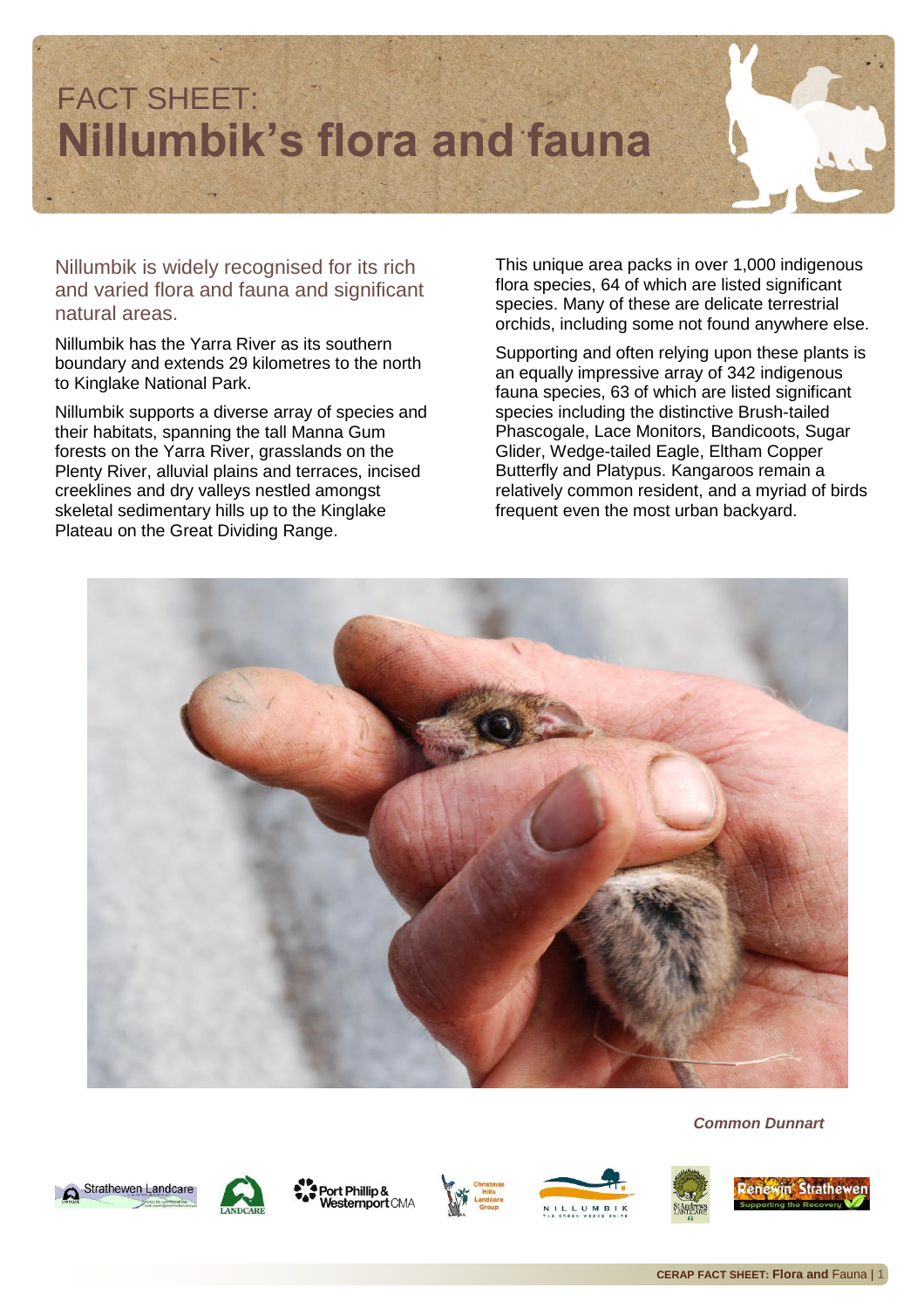### **Nillumbik's indigenous plants**

Indigenous plants are native plants that occur naturally within a specific area. They have evolved to the conditions within the local environment and have adapted to the soils, topography and climate of the local area. They also help to maintain the ecological balance of the local ecosystem, as plants and animals depend upon one another in an often complicated relationship.

In many instances, the loss of particular plants or animals from one area can result in the loss of other organisms in another.

For example, the Eltham Copper Butterfly relies on a species of native ant and the indigenous plant Sweet Bursaria (Bursaria spinosa) to complete its life cycle. Due to a decline in the population of this

plant, the Eltham Copper Butterfly is now a vulnerable species.

Approximately 796 different species of indigenous plants have been recorded in our Shire, ranging from small and delicate ground covers to an assortment of majestic trees, shrubs, beautiful wildflowers, grasses and sedges.

Many of these plants are now listed as either rare or threatened under Victoria's Flora and Fauna Guarantee Act 1988.

A number of plants are also listed as endangered or vulnerable under the Federal Environment Protection and Biodiversity Conservation Act 1999.

Nillumbik rates consistently above the State average for an area the same in the range and variety of species as listed in Table 1

#### **Table 1**

| <b>Nillumbik</b> | <b>Statewide</b>                       |
|------------------|----------------------------------------|
|                  | average                                |
| 1211             | 718                                    |
| 796/415          | 538/179                                |
| 47               | 41                                     |
| 5                | 3                                      |
|                  | $\overline{5}$                         |
|                  | 18                                     |
| 39               | 18                                     |
| 92               | 36                                     |
| 72               | 39                                     |
| 119              | 86                                     |
| 162              | 86                                     |
|                  |                                        |
| 329              | 257                                    |
| 303/26           | 244/13                                 |
| 50               | 33                                     |
|                  | $\overline{5}$                         |
| 30               | 17                                     |
| 50               | 29                                     |
| 232              | 200                                    |
| 33               | 15                                     |
| 14               | 8                                      |
|                  |                                        |
| 18               |                                        |
| 3                |                                        |
|                  | $\overline{4}$<br>30<br>$\overline{6}$ |

#### **Information for species in Nillumbik compared to statewide averages for an area the same size**

For a guide to local plants in Nillumbik, please contact Council to receive the free *Live local plant local* guide, or download it from Council's website at [http://www.nillumbik.vic.gov.au/Lists/Publica](http://www.nillumbik.vic.gov.au/Lists/Publications/Live_local_plant_local) [tions/Live\\_local\\_plant\\_local.](http://www.nillumbik.vic.gov.au/Lists/Publications/Live_local_plant_local)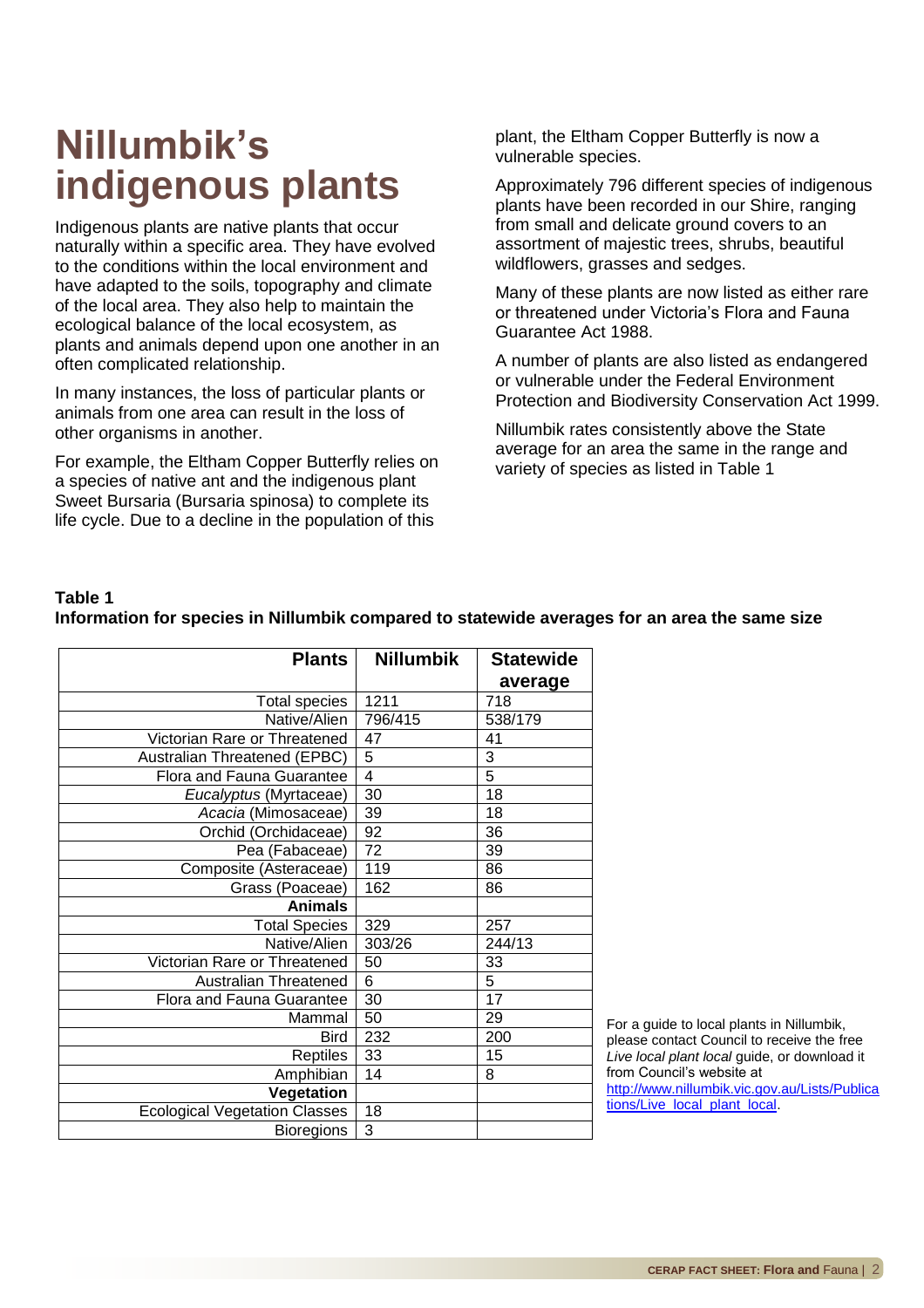The main Ecological Vegetation Classes in Nillumbik are Grassy Dry Forest, Valley Grassy Forest, Heathy Dry Forest and Herb-rich Foothill Forest. None of these classes are listed as threatened. However, Box Stringybark woodland is a regionally vulnerable to endangered floristic community of Grassy Dry Forest and is restricted to an area between Yarrambat and Warrandyte in Nillumbik. It is distinguished from Grassy Dry Forest by the high diversity of grasses and herbs, particularly daisies and orchids, and supports a number of threatened species.

Small areas of other classes also exist in the Shire including:

- Box-Ironbark Forest (vulnerable)
- Gully Woodland (vulnerable)
- Riparian Forest (least concern)
- Plains Grassy Woodland (endangered)
- Creekline Herb-rich Woodland (vulnerable)
- Swampy Riparian Complex (endangered).

## **Nillumbik's indigenous animals**

There are over 300 species of native animals in the Shire of Nillumbik. Nillumbik's native fauna is protected under state legislation, in particular the Wildlife Act 1975 and the Flora and Fauna Guarantee Act 1988 and under the Commonwealth Environment Protection and Biodiversity Conservation Act 1999.

The Department of Sustainability and Environment has identified 84 'biosites' (sites of biodiversity significance) in the Shire. Twelve are of national significance, 33 are of state significance, 38 are of regional significance and one is of local significance (DSE 2007b).

There are 14 nationally threatened species, nine migratory species and one threatened ecological community listed as protected under the Environment Protection and Biodiversity Conservation Act 1999.

There are also 42 species listed under the Flora and Fauna Guarantee Act 1998 and 120 listed by DSE as rare or threatened in Victoria, all of which have been identified as resident or reliant upon habitats that occur within the Shire at some time.

These species include:

- Powerful Owl (Ninox strenua)
- Masked Owl (Tyto novaehollandiae novaehollandiae)
- Swift Parrot (Lathamus discolor)
- Painted Honeyeater (Grantiella picta)
- Regent Honeyeater (Anthochaera phrygia)
- Brush-tailed Phascogale (Phascogale tapoatafa tapoatafa)
- Common Bent-wing Bat (Miniopterus schreibersii group)
- Australian Grayling (Prototroctes maraena).

### **Habitat corridors**

Our native animals are constantly on the move finding food, water, breeding sites and new homes. For example, Brush-tailed Phascogales forage over a large home range: 30-60 hectares for females and 100 hectares for males, nesting in about 30 different sites each year.

Habitat corridors are vital to protect animals as they move from one area of bushland to another. These corridors are often lengths of native vegetation along waterways, such as the Diamond Creek and roadsides. Shelterbelts or windbreaks also act as good habitat corridors if they are wide enough.

Most of the significant habitat corridors in our Shire are close to or cross over major roads. When driving in Nillumbik you should always be careful of wildlife. If you find an injured, orphaned or sick native animal on the roadside, please contact a local wildlife shelter or call Help for Wildlife on 0417 380 687.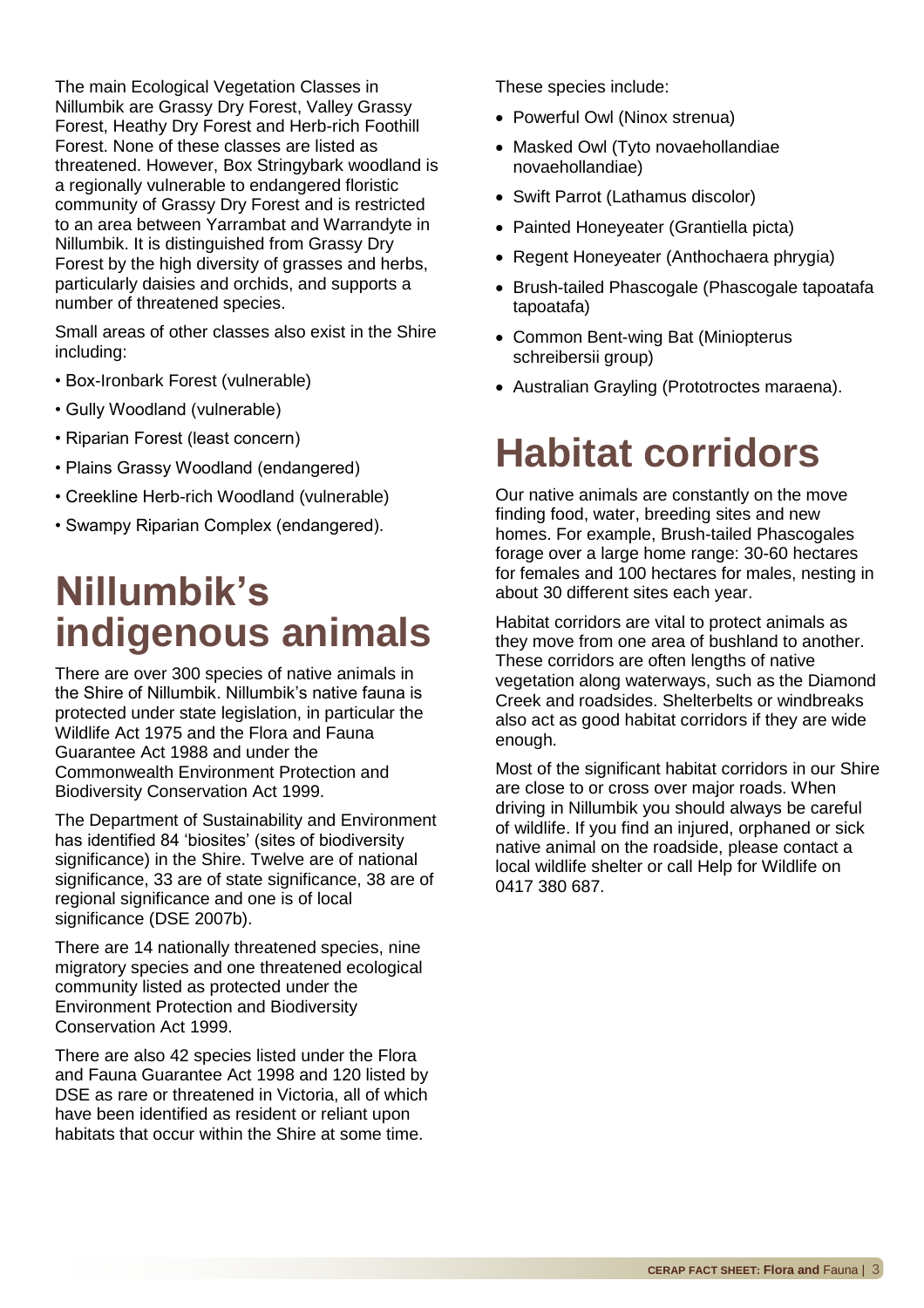### **Eltham Copper Butterfly**

The Eltham Copper Butterfly (Paralucia pyrodiscus lucida) was discovered in 1938 in Eltham. After 1956 it was thought to be extinct until a population was found again at Eltham in 1986. Since then, this small butterfly – its wingspan is only 2.5 centimetres – has diminished in abundance and numbers due to destruction of its habitat and the isolation of populations.

The Eltham Copper Butterfly is listed as threatened under the Flora and Fauna Guarantee Act 1988 and is considered Vulnerable in Victoria.

If you would you like to help an endangered butterfly, then please come along and volunteer for the annual caterpillar surveys of the Eltham Copper Butterfly. Counts begin in October each year.